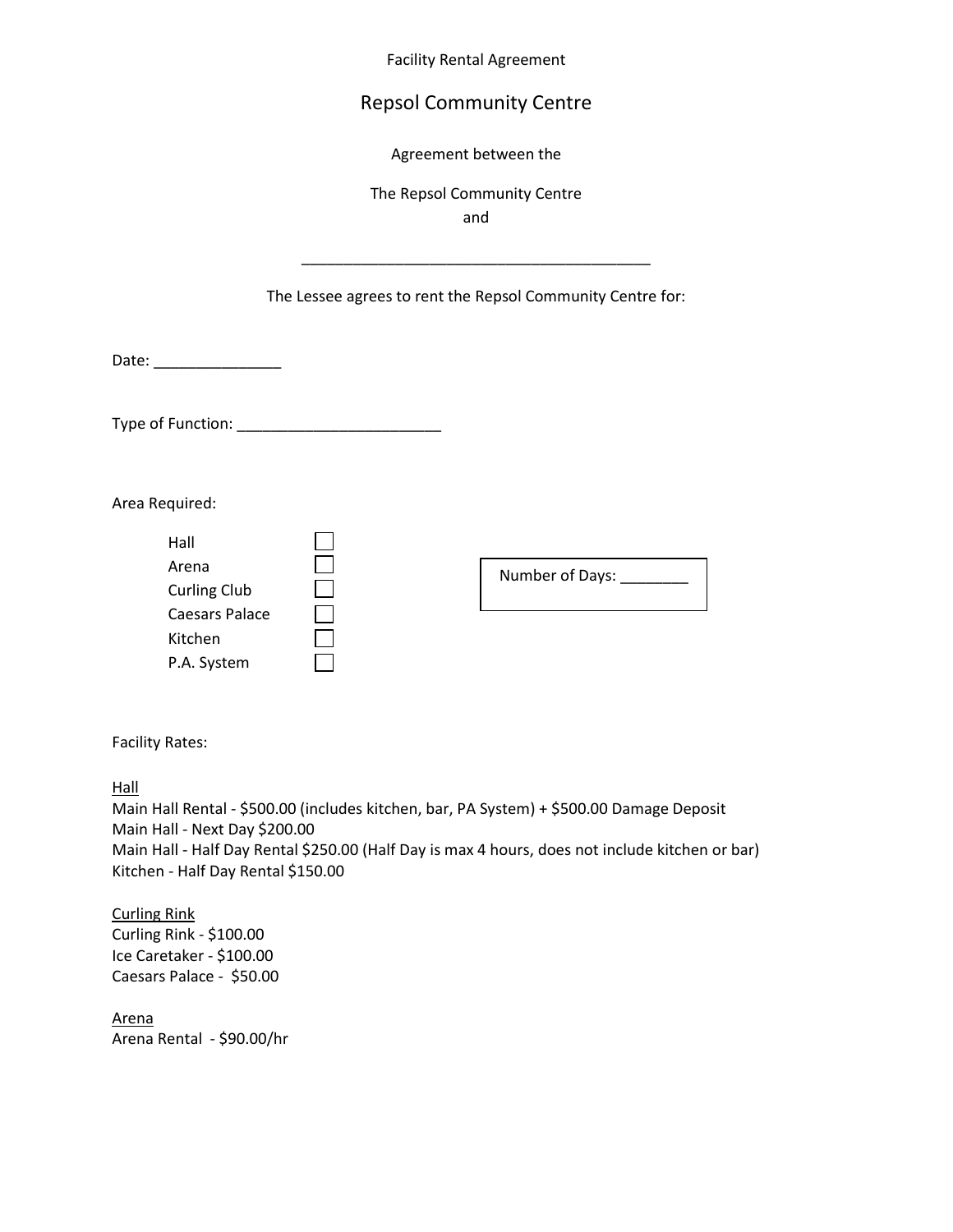## Terms:

- 1. The rental fee should be paid prior to the event unless otherwise agreed upon by both the Lessee and the Lessor. Payments can be dropped off at the Village of Chauvin office if necessary. Cheques should be made payable to the applicable facility.
- 2. The Lessee is responsible for meeting with the facility caretaker for a walk through and picking up keys prior to the first booking date. Return of the keys shall be made the first working day following the completion of the contract. If necessary, keys can be returned to the Village of Chauvin office.
- 3. A damage deposit of \$500.00 (five hundred dollars) must be paid prior to the event. This deposit shall be made by a separate cheque and will be refunded/held upon:
	- a.) the facility has passed a facility inspection at the completion of the contract b.) all keys are returned
- 4. The Lessee must ensure all the doors are locked and all lights shut off when leaving the facility.
- 5. The facilities rented and all grounds must be left in the same condition in which they were found. For example, but not limited to:

-all decorations, posters, papers, recyclables, garbage and other debris must be removed from the premises;

-the bar and kitchen must be left clean ie., countertops and stove tops wiped clean, all dishes clean and put away where designated, floors clean from debris and washed;

-all garbage must be taken out to the dumpster located outside of the facility -tables and chairs to be washed off and dried. Please do not stack these items until thoroughly dried. Stack chairs to a maximum of seven to a pile.; -any extra clean-up will be charged at the rate of \$25.00 per hour and deducted from the damage deposit.

- 6. The Lessee agrees to take the premises and the rented facilities as found and assume all risk of loss and/or personal injury. This facility recommends that additional insurance be purchased by lessee. Please see www.fpb.ca (Foster Park Brokers Inc.) or www.palcanada.com (PAL event insurance) for options to purchase additional event insurance.
- 7. This agreement may be canceled and the Lessee required to vacate the premises immediately, together with any patrons, guests, or invitees, if, in the discretion of the representatives of the Lessor, the conduct of the Lessee or any patrons, guests or invitees is detrimental to the standards of the community or is likely to cause damage to the facility in question.
- 8. The Lessee is only allowed in the building during the time and date of the rental. If the lessee needs to be in the building before the date and time of the rental for setup purposes, the lessee must notify the facility caretaker at the time of booking the rental.

I/We the Lessee, have read and agree to the above terms of the agreement.

Signed on this \_\_\_\_\_\_\_\_\_\_ day of \_\_\_\_\_\_\_\_\_\_\_\_\_\_\_\_\_\_, 20\_\_\_\_\_\_